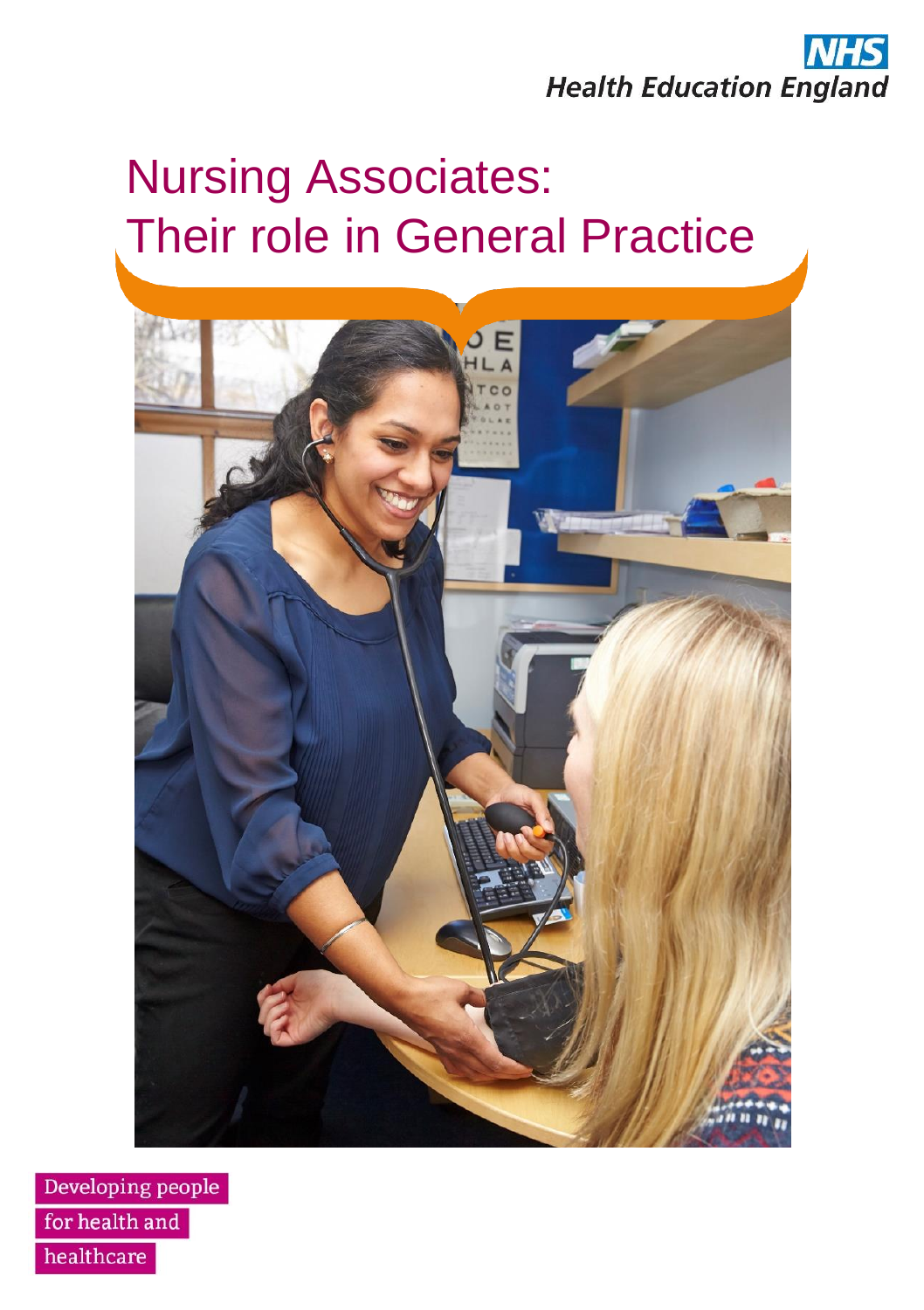## Nursing Associates: who are they?

In 2017 the Government announced the creation of the Nursing Associate role. The role is bridging the gap between health care support worker and registered nurse and helping meet the changing health and care needs of patients and the public.

## Read more about the role at [www.nmc.org.uk/nursingassociates](http://www.nmc.org.uk/nursingassociates)

Nursing Associate is a stand-alone role as well as also providing a route to Registered Nurse.

**Nursing associates are trained to work with people of all ages and across all four fields of nursing: adult, child, mental health and learning disability.**

The Nursing and Midwifery Council (NMC) became the legal regulator of this new role in July 2018.

Read more about the regulator role at

[www.nmc.org.uk/nursingassociates](http://www.nmc.org.uk/nursingassociates)

The first trainee nursing associates (around 2000 across England)

registered with the NMC in January 2019 and joined a new Nursing Associate section of the register. 2018 saw a further 5,000 trainees start educational programmes with a further 7,500 planned for 2019.

### What Nursing Associates will know

The NMC has set standards for Nursing Associates and Nursing Associate programmes.

Read more about the Nursing Associate standards at [www.nmc.org.uk/standards-for](http://www.nmc.org.uk/standards-for-nursing-associates)[nursing-associates](http://www.nmc.org.uk/standards-for-nursing-associates)

These set out what a Nursing Associate should know and be able to do when they join the register.

Further education and experience will allow for role development. Nurse leaders across England have been clear that the intention is for Nursing Associates to support, not substitute, registered nurses.

What value will they bring to General Practice?

#### **They will increase the capacity of general practice nursing**

**teams.** As a response to the growing demands in Primary Care, General Practice Nurses (GPNs) are embracing some activities traditionally the domain of GPs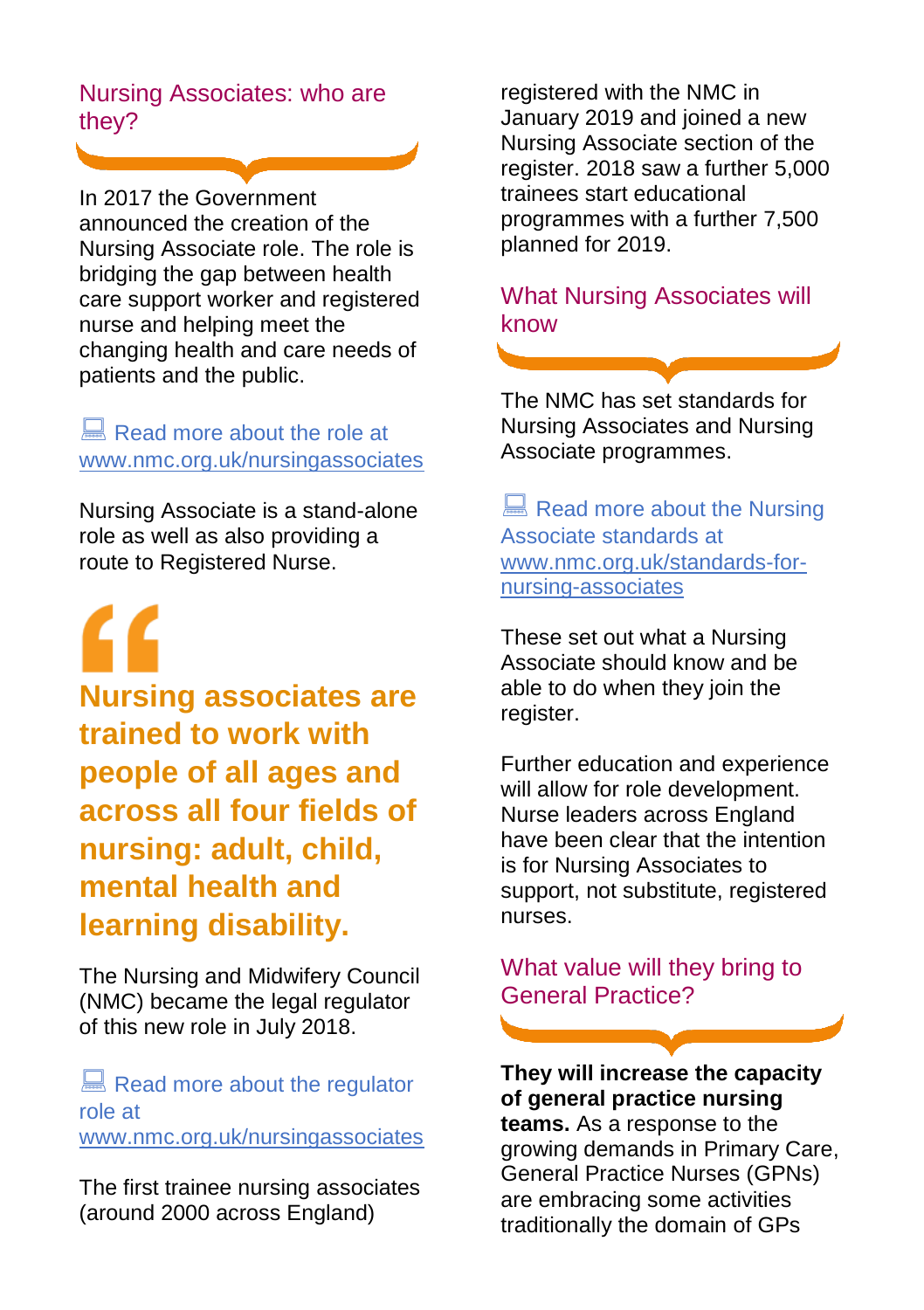

" **Many general practice HCAs are keen to embark on Nursing Associate training.**

such as prescribing, treating minor illness and managing long term conditions. Nursing Associates will be well placed to help with some of the routine work of GPNs.

**Nursing Associates will be regulated and registered by the NMC.** Regulation includes registration, revalidation and fitness to practise. This is of clear benefit to patients, Nursing Associates and employers.

**Nursing Associate training offers a career development opportunity.** Many current employed general practice Health Care Assistants (HCAs) are keen to embark on Nursing Associate training. If they are not offered these opportunities in general practice they may be tempted to seek them elsewhere. Trainee Nursing Associates in general practice settings report that their new underpinning knowledge is hugely beneficial to their existing task-orientated skill set.

**With continued professional development, Nursing Associates will provide additional capacity within the nursing team.** This might be in areas such as contributing to cervical cytology screening, meeting quality and outcomes framework targets and management of long-term conditions. Having additional capacity to meet patient need will be a welcome addition to the team. Supporting development of a Nursing Associate provides an opportunity to shape and mould an